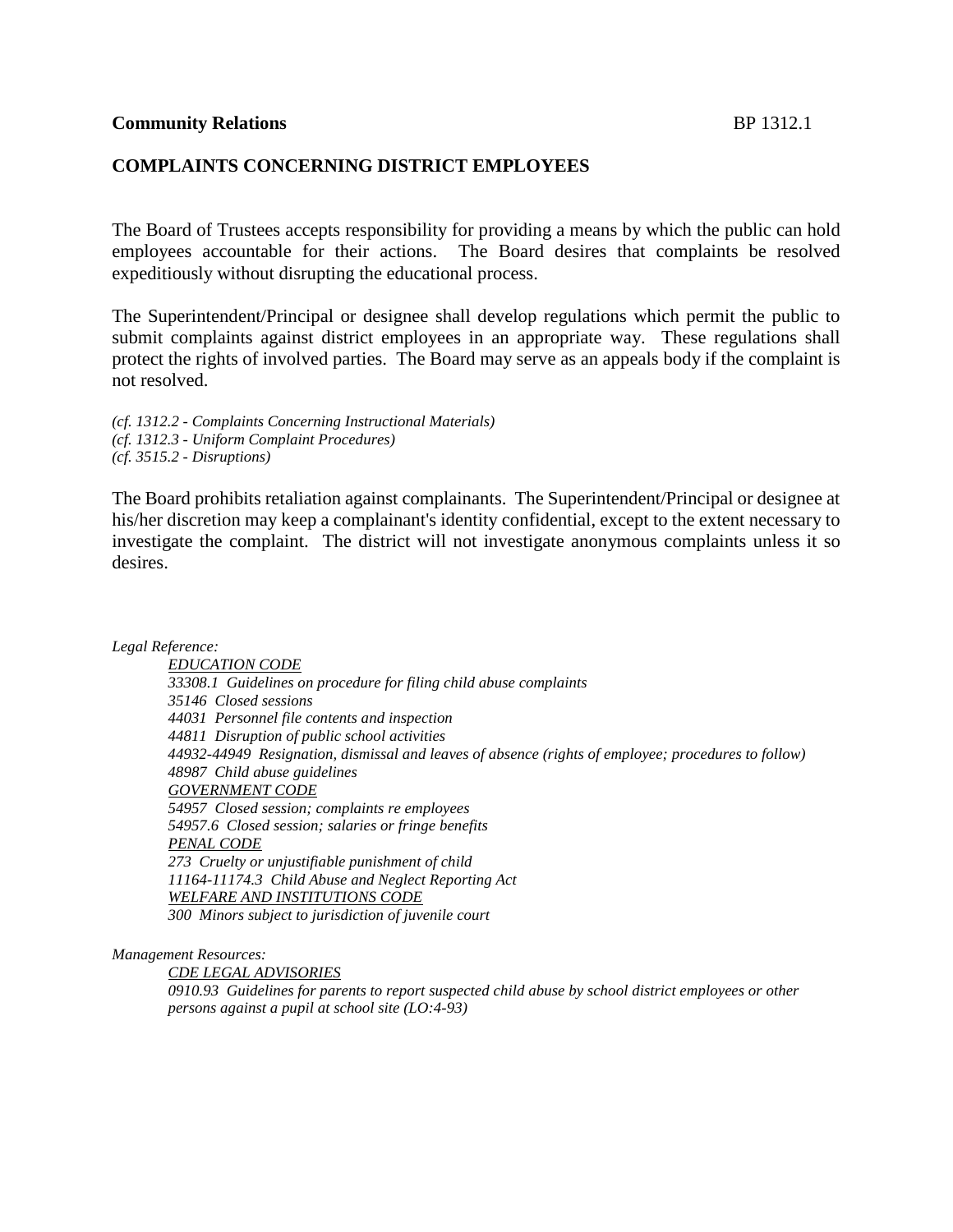# Policy **CUDDEBACK UNION ELEMENTARY SCHOOL DISTRICT** adopted: December 11, 2019 Carlotta, California **Community Relations** AR 1312.1(a)

## **COMPLAINTS CONCERNING DISTRICT EMPLOYEES**

The Superintendent/Principal or designee shall determine whether a complaint should be considered a complaint against the district and/or an individual employee, and whether it should be resolved by the district's process for complaints concerning personnel and/or other district procedures.

*(cf. 1312.2 - Complaints Concerning Instructional Materials) (cf. 1312.3 - Uniform Complaint Procedures) (cf. 4144/4244/4344 - Complaints)*

To promote prompt and fair resolution of the complaint, the following procedures shall govern the resolution of complaints against district employees:

- 1. Every effort should be made to resolve a complaint at the earliest possible stage. Whenever possible, the complainant should communicate directly to the employee in order to resolve concerns.
- 2. If a complainant is unable or unwilling to resolve the complaint directly with the employee, he/she may submit an oral or written complaint to the employee's immediate supervisor or the Superintendent.
- 3. All complaints related to district personnel other than the Superintendent shall be submitted in writing to the Superintendent. If the complainant is unable to prepare the complaint in writing, administrative staff shall help him/her to do so. Complaints related to the Superintendent shall be initially filed in writing with the Board of Trustees.
- 4. When a written complaint is received, the employee shall be notified within five days or in accordance with collective bargaining agreements.
- 5. A written complaint shall include:
	- a. The full name of each employee involved
	- b. A brief but specific summary of the complaint and the facts surrounding it
	- c. A specific description of any prior attempt to discuss the complaint with the employee and the failure to resolve the matter
- 6. Staff responsible for investigating complaints shall attempt to resolve the complaint to the satisfaction of the parties involved within 30 days.